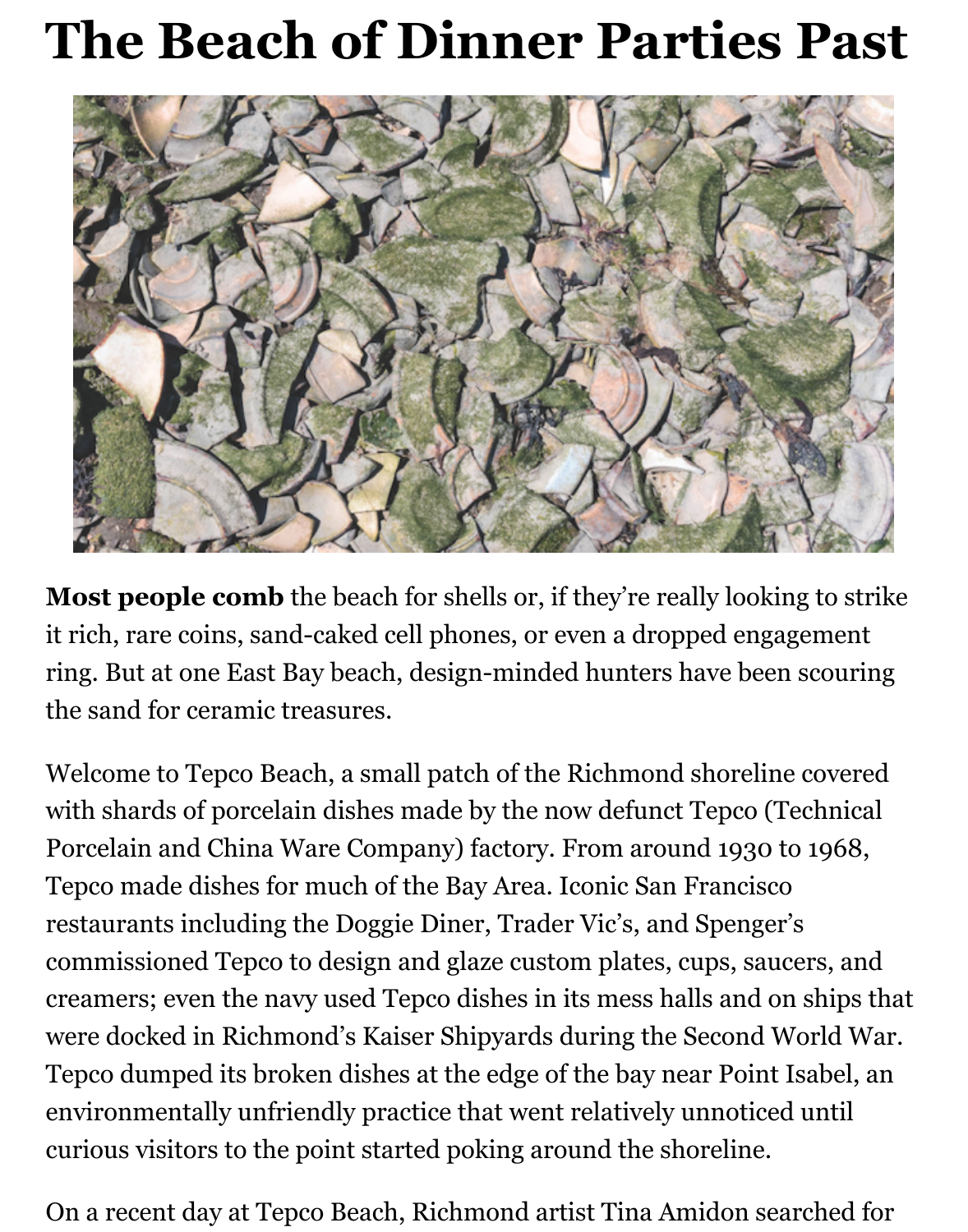shards for her next project: a kitchen backsplash of colorful Tepco pieces. In 2011, she created a coffee-cup-shaped love seat covered in Tepco fragments. "When you see a Tepco dish, it pulls you back to a moment in time," she says.

Tepco was founded by John Pagliero, whose family came from the Piedmont countryside north of Turin, Italy, to El Cerrito and began making porcelain toilets and sinks. When the factory opened around 1930, it quickly became a community fixture, says Tom Panas, a board member of the El Cerrito Historical Society. To this day, Panas estimates, Tepco remains the largest employer El Cerrito has ever had.

Amidon crouched down and dusted sand off a broken baby-pink teacup handle and half of a white-and-green-striped saucer. She pocketed a couple of new pieces for her backsplash project—guaranteeing Tepco pride of place in the kitchen once again.

*Originally published in the July issue of* San Francisco

*Have feedback? Email us at [letterssf@sanfranmag.com](mailto:letterssf@sanfranmag.com) Email Luke Tsai at Follow us on Twitter [@sanfranmag](http://twitter.com/sanfranmag) Follow Ariel Plotnick at [@arielplotnick](https://twitter.com/theluketsai)*